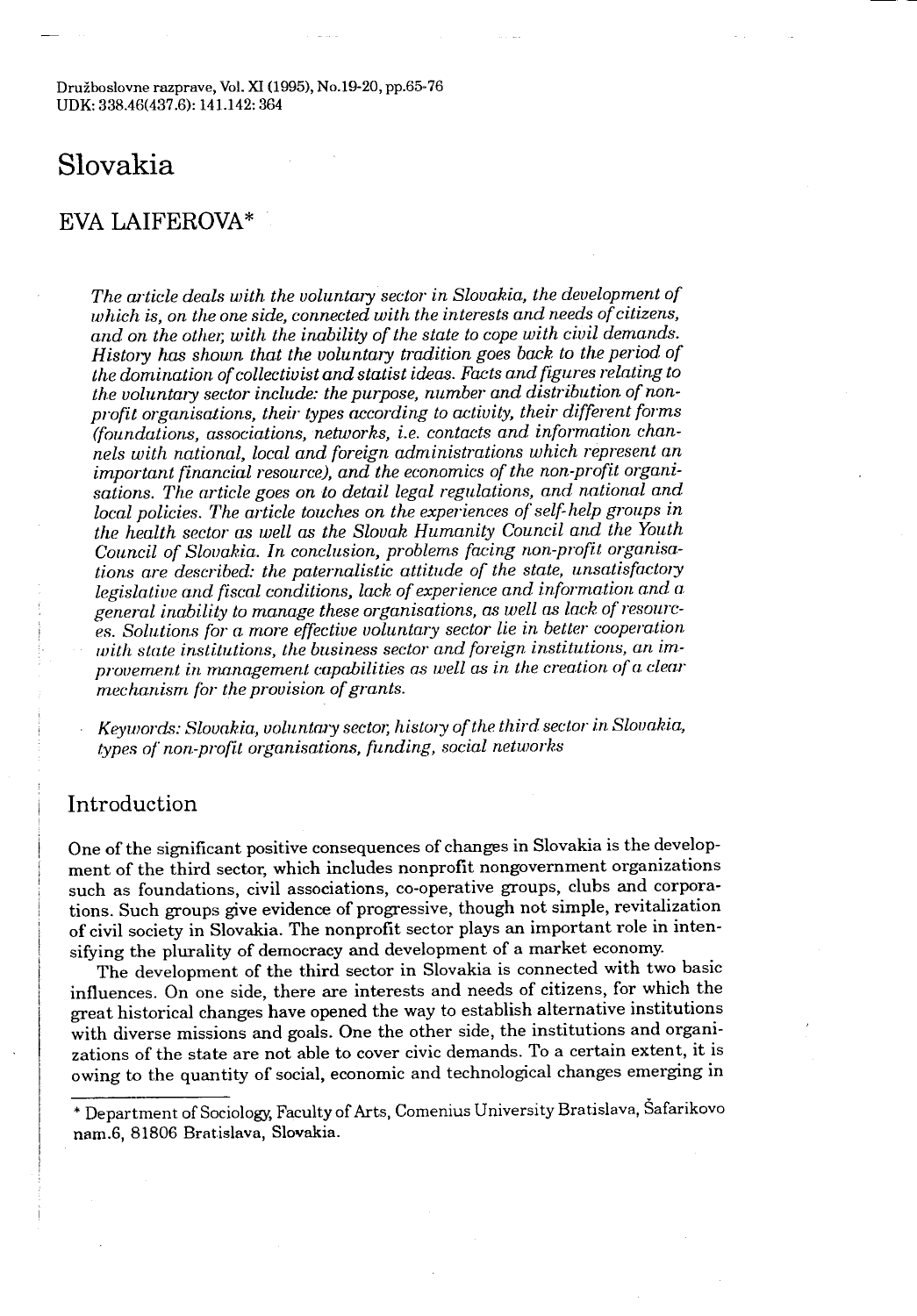$\frac{1}{\sqrt{2}}\left( \frac{1}{\sqrt{2}}\right) ^{2}+\frac{1}{\sqrt{2}}\left( \frac{1}{\sqrt{2}}\right) ^{2}+\frac{1}{\sqrt{2}}\left( \frac{1}{\sqrt{2}}\right) ^{2}+\frac{1}{\sqrt{2}}\left( \frac{1}{\sqrt{2}}\right) ^{2}+\frac{1}{\sqrt{2}}\left( \frac{1}{\sqrt{2}}\right) ^{2}+\frac{1}{\sqrt{2}}\left( \frac{1}{\sqrt{2}}\right) ^{2}+\frac{1}{\sqrt{2}}\left( \frac{1}{\sqrt{2}}\right) ^{2}+\frac{1}{\sqrt{2}}$ 

the society, but it is also the consequence of a certain crisis of confidence in state institutions . The effect of such tendencies is the global growth of the third sector organizations which are the relationship between the state and its citizens . Power in active citizens, who have decided to resolve their own affairs with their own resources: whether it is the protection of basic human rights, the improvement of the environment, mutual aid and solidarity with neighbors or the necessity of satisfying cultural, religious and other needs . So, despite the strong inertia of etatisme in relation to the civic sphere in Slovakia, the current changes and tendencies can be considered as irrevocable and among the most decisive in the process of forming a civil society.

# History of the Third Sector in Slovakia

The existence of the third sector in Central Europe and also in Slovakia is connected with more than just the fall of communism after 1989 . It has its own specific tradition going back to the period of the domination of collectivism and etatisme ideas . In spite of the fact, that individual historical sources registered during the past centuries are based on not very exact or authentic data; generally, it is agreed that various forms of religious, civic, regional, local community selfhelp, and educational organizations have existed in Slovakia (once called "Upper Hungary") since the middle ages. Historically religious activities were prevalent. With the development of industry and the expansion of education and culture (the period under the rule of Maria Theresia and Joseph the Second) clubs and associations, especially of cooperative, education and cultural character were formed. For example, in 1878 during the political, social and cultural oppression of Slovakia by the Austrian-Hungarian Monarchy, there were 3,995 registered associations with 672,000 members in all of Hungary (Mannova, 1991) . A hundred years later, during the communist government, there were only less than a hundred official registered organizations . The authoritarian and paternalistic character of the communist state was at the same time confronted by very low tolerance to pluralism and also pluralistic social subjects . Efforts were made to incorporate all the organizations in the National Front in order to control and manage their activity by the state and the Communist party .

Nearly all NPO's in Slovakia were founded after 1989 . Before 1900 only two have continued to exist. They are the ZIVENA - the corporation of Slovak women, and the CORPORATION OF SAINT ADALBERT (church organization). From the period of 1900-1945, 14 organizations exist today (2 .9%) including the CATH-OLIC UNITY OF SLOVAKIA, SLOVAK CATHOLIC CHARITY and SLOVAK RED CROSS. From the period of 1946-1990 there are only 7 .4% of organizations still existing the as INTERNATIONAL ASSOCIATION FOR STUDENTS IN ECON-OMY AND TRADE, SLOVAK UNION OF NATURE AND LANDSCAPE PRO-TECTORS, and various sport clubs . The period after 1990 is illustrated in Table 1.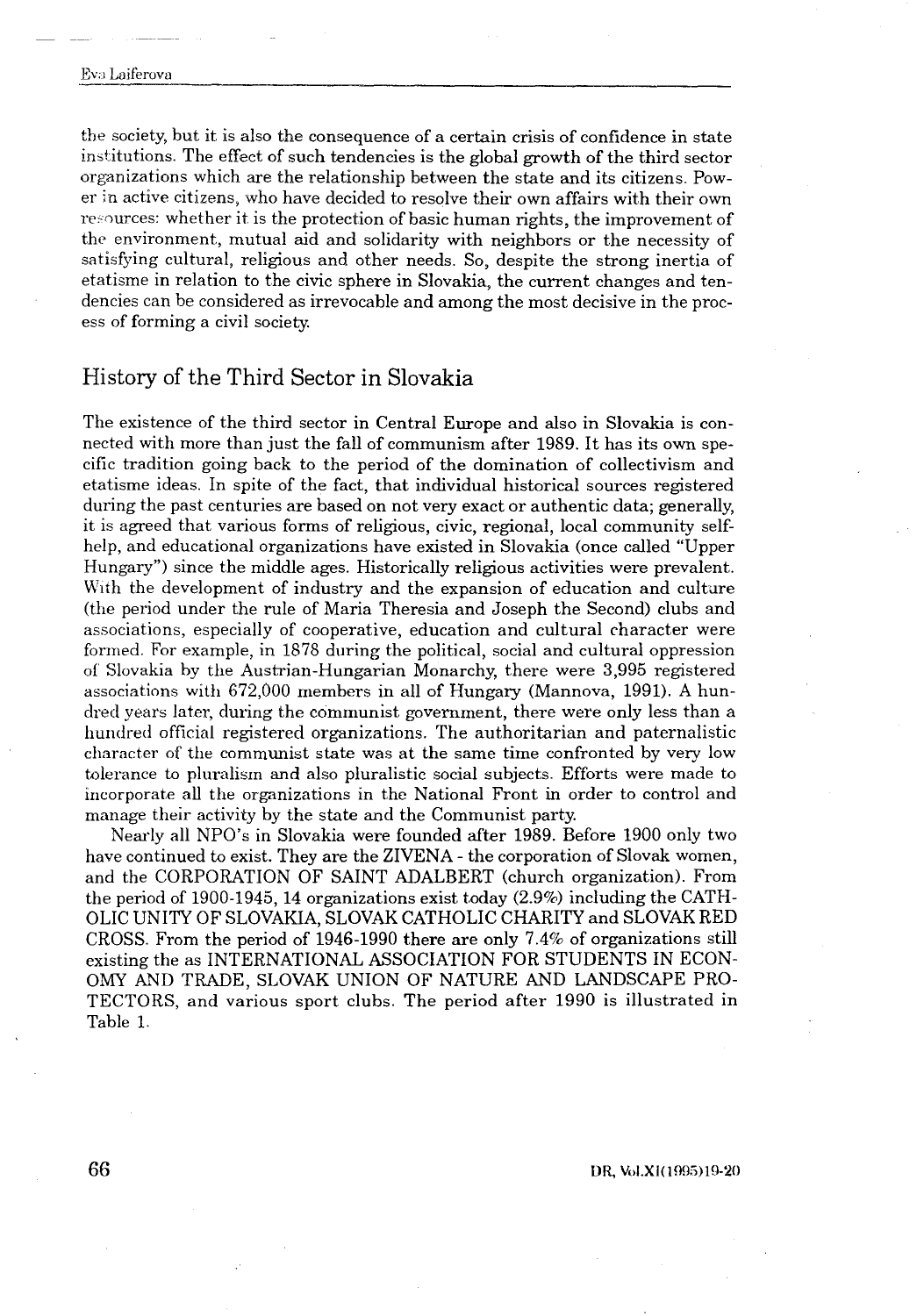| PERIOD    | NUMBER OF<br>ORGANIZATIONS |                     |
|-----------|----------------------------|---------------------|
| till 1900 |                            |                     |
| 1900-1945 | 2<br>14                    | $(0.4 \%)$<br>(2.9% |
| 1945-1958 | 9                          | (1.9 %)             |
| 1959-1968 | 9                          | $(1.9 \%)$          |
| 1969-1979 | 8                          | (1.7 %)             |
| 1980-1989 | 9                          | (1.9 %)             |
| 1990      | 67                         | $(14 \, \%)$        |
|           | 65                         | (13.6 %)            |
| 1991      |                            | (17.8 %)            |
| 1992      | 85                         |                     |
| 1993      | 102                        | (21.4%              |
| 1994      | 375                        | $(44.0\%)$          |
| Not Known | 107                        | $(22.4\% )$         |

As is illustrated above, more organizations have been established during the last 5 years . As is the case with any organization we don't know if they will survive . Some of them were established only as support for one concrete project, such as a culture event. Other survey sources, however, have registered considerable bigger numbers of nonprofits (Les, 1994) .

# Description of the Nonprofit Sector in Slovakia

Third sector organizations are based on the right of associating, of cooperating, on the right of free opinion and they provide a mechanism for citizen public initiative . They are important in such areas as charity, humanity, culture and education, environment, safeguarding of human rights and environment.

One important role in the development of this sector is played by foreign institutions and organizations, especially by the program PHARE of the European Union, through the support of the CIVIL SOCIETY DEVELOPMENT FOUNDA-TION and the PHARE DEMOCRACY PROGRAM. Registered organizations can apply for a subvention in defined areas of activity. The subvention, however, cannot be allocated to organizations whose domain is culture or leisure . The applicant must give evidence, that at least 30% of project funds will be covered by other resources . The Civil Society Development foundation does not grant resources for state programs . It is managed by a Board of Directors composed of 7 volunteers.

The most active organization in Slovakia, which collects data, runs as a clearinghouse, arranges meetings and joins in the research of nonprofit sector, is SAIA-SLOVAK ACADEMIC and INFORMATION AGENCY. It has at its disposal the complex statistical evidence about the nonprofit section.

DR, Vol.XI(1995)19-20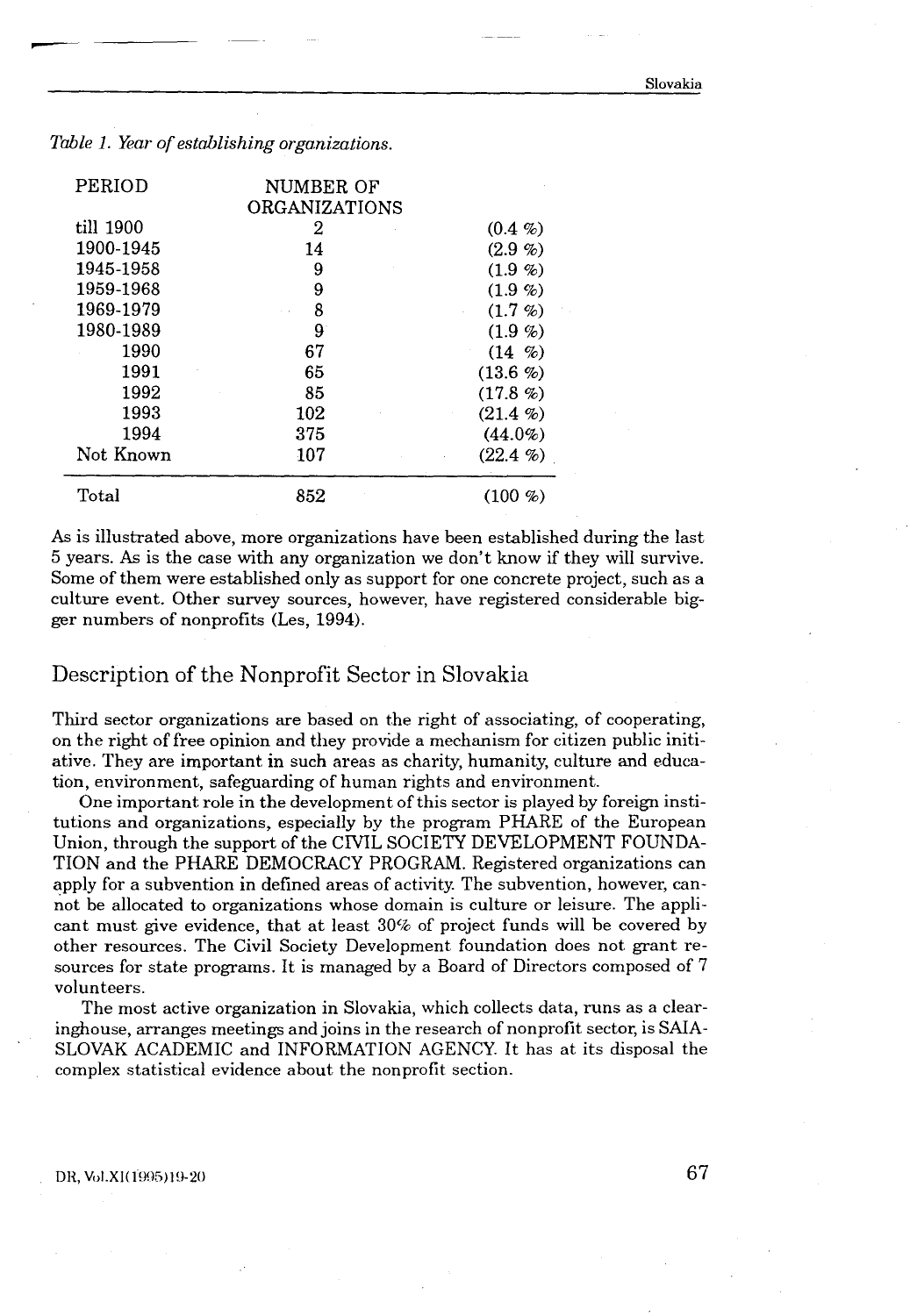# Number and Distribution of Nonprofit Organizations

At the present time, it is difficult to characterize precisely the origin and number of individual types of NPO's . For the present, the unique and completed directory of NPO's, published in Slovakia by means of SAIA, gives addresses of 852 organizations, from which they have received relatively complete data, from a total of 6,000 distributed questionnaires . This directory is divided into two parts : foundations (232) and other nonprofit organizations (620) . The mentioned distribution follows the character of the Slovakian legislature which only distinguishes two basic categories of NPO's . The directory reflects of self-identification of organizations.

# Main Types of NPOs According to Activity

From the point of view of the orientation of the NPO's, the following groups can be differentiated:

1 . Humanitarian and charitable organizations : e .g. Peace Society in Slovak Republic, World for Children Fund, HOMO HOMINI...

2. Educational and cultural organizations: e.g. Academy of Education, BIOEKO fund, Open Society Fund...

3 . Youth and children organizations : e .g. IUVENTUS, Fund for Development of Youth Sport and Culture, Children Fund...

4. Environmental organizations: e.g. Ecology Fund, Tree of Life Club, GEOEKO Fund...

<sup>5</sup> . Human rights and minority organizations : e .g . DEMOCRACY, FREEDOM, Minority Right Groups-Slovakia, Slovak Humanity Council...

6. Family, seniors and women organizations : e .g. PRO FAMILIA Foundation, Unity of Pensioners in Slovakia, Zivena-Association of Slovak Women...

7 . Organizations for handicapped people and chemical dependency : e .g. League against AIDS, Abstinents Club, MANNA Fund, Benedict Agency...

<sup>8</sup> . Homeless, unemployed people and prisoners : e .g . MOTOHUMANIC Fund, HUMANITA Fund, EMMANUS Center, Jensus for everybody. . .

9. Service organizations for NPOs: e.g. SAIA

#### Foundations

Of the registered foundations (232), the majority of them are providing activities in education, cultural development and in youth organizations : more in charity and humanity, less in the field of environment, human rights and minority affairs . Some of the foundations cover various categories of activity, but from the point of view of a clear classification, we have placed them in types according to their primary activity.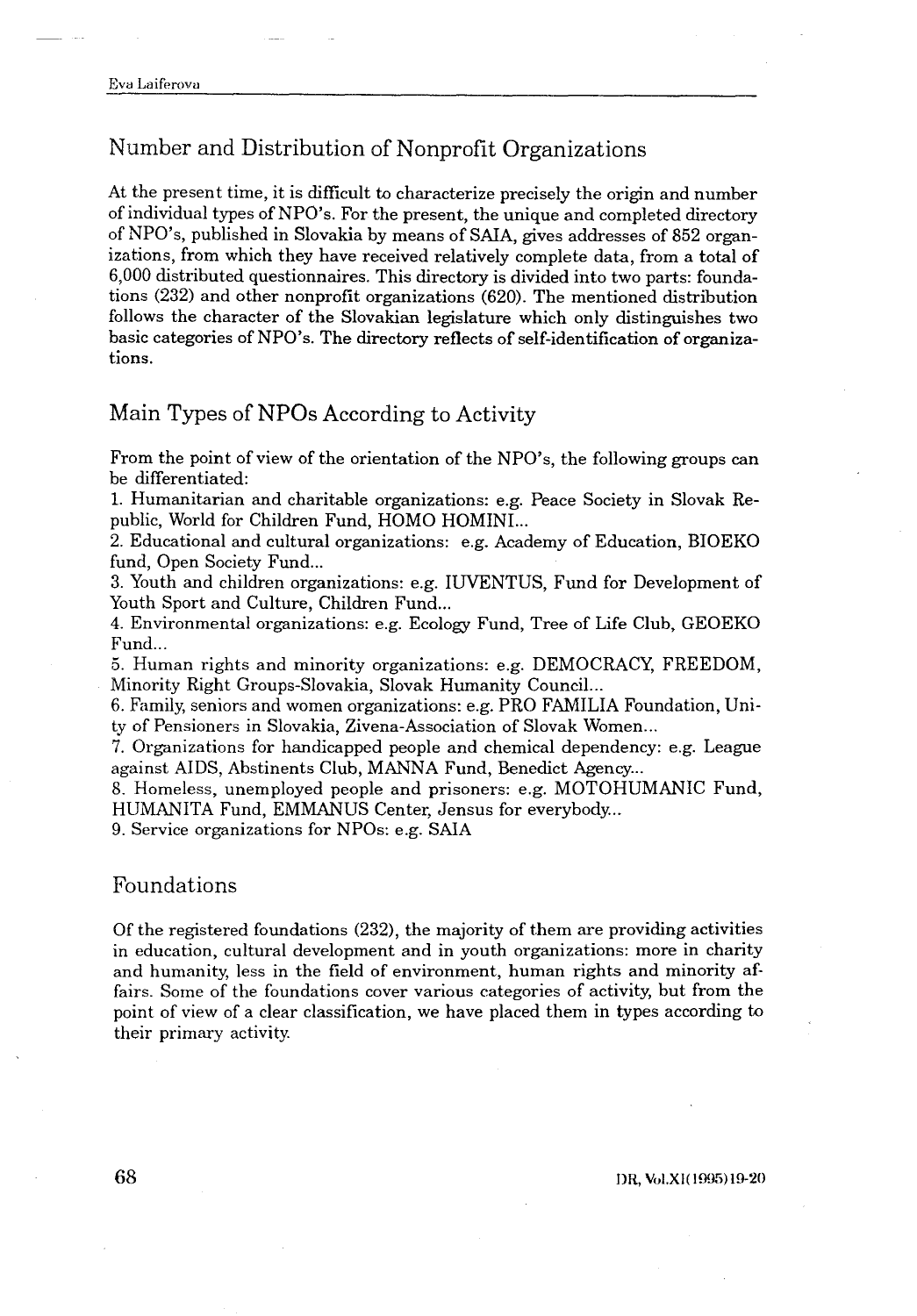# Other Nonprofit Organizations

The other groups of NPOs can be differentiated like foundations . The most prevailing types are educational, cultural and youth organizations, in comparison with charity, humanity and service organizations.

Both types of NPOs (foundations and another NPOs) could be distributed in detail according to their activity, demographic categories and age groups.

## Social Networks of Nonprofit Sector

An important component of the social networks of nonprofits are the contacts and information channels which connect them with national and local administrations . They are an important financial resource which assists in meeting financial demands of individual organizations . Local resources include :

a . foreign foundations or programs registered in Slovakia : e .g . Open Society Fund, Environmental Partnership for Central Europe, Partners for Democratic Change . . . b. inland organizations providing fmancial resources : e .g . Slovak Humanity Council, Youth Fund, Hope Account

c . State funds providing financial resources : e .g. State Culture Fund PRO SLO-VAKIA, State Environment Fund, State Physical Culture Fund...

d . grant commissions: e .g . Ministry of Labor, Social Affairs and Family, Ministry of Health Services, Ministry of Environment...

e. inland enterprises: banks, state enterprises, investment societies, private enterprises, businessmen, privatization funds, lotteries...

f. private persons: representatives of political life, individual citizens, and anonymous donors.

Subventions for nongovernmental organizations given by government in 1994 were granted by the following departments : Ministry of Environment, Ministry of Culture, Ministry of Labour, Social Affairs and Family, Ministry of Interior, Ministry of Health Services, Ministry of Education and Science, Ministry of Justice and the Ministry of Agriculture .

Currently one could characterize the government general grant distributing policy to the nonprofit sector as missing . Nongovernmental organizations receive support from the state in a relatively complicated form . In some departments the state has reduced support for the third sector two or threefold (e.g. Ministry of Labor, Social Affairs and Family, PRO SLOVAKIA Fund) .

A part of the nonprofit sector is influenced by its foreign contacts and foreign financial resources . Besides SAIA, which has cooperated for long time with foreign countries, the collaboration of other NPOs could be characterized as just beginning. The number of such NPOs is about 15.9 per cent of the total number of NPOs . In spite of a relatively small number of them, such NPOs indicate a new drive to get foreign experiences, help and knowledge .

Examples of foreign resources are :

a . American foundations : e .g. Civil Society Fund, Rockefeller Brothers Fund, The A.W. Mellon Foundation...

b. European foundations: e.g. Council of Europe, Charities Aid Foundations-Charities Know How Fund, Westminster Foundation for Democracy...

DR, Vol.XI(1995)19-20 69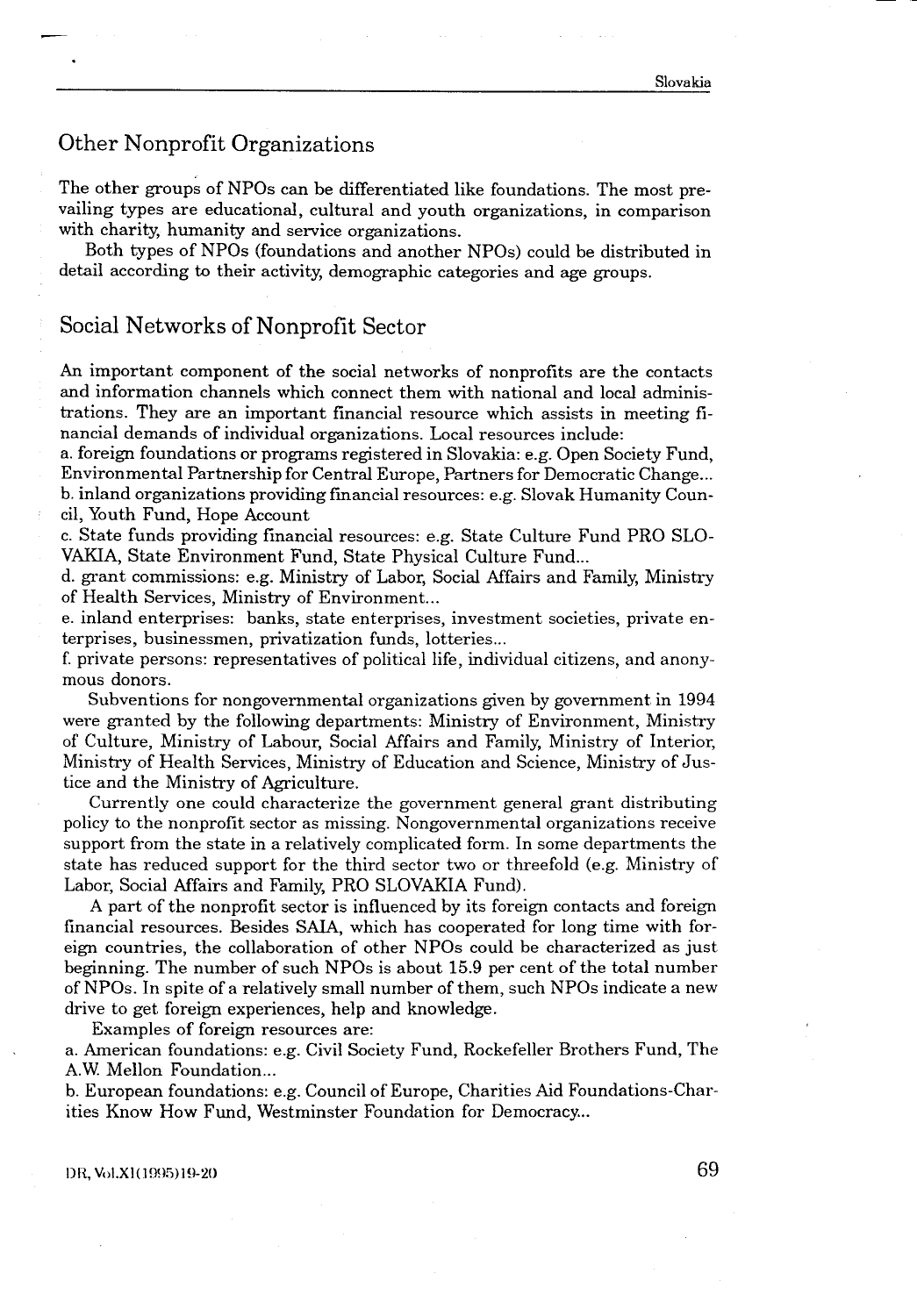Eva Laiferova  $\frac{1}{1 + \frac{1}{1 + \frac{1}{1 + \frac{1}{1 + \frac{1}{1 + \frac{1}{1 + \frac{1}{1 + \frac{1}{1 + \frac{1}{1 + \frac{1}{1 + \frac{1}{1 + \frac{1}{1 + \frac{1}{1 + \frac{1}{1 + \frac{1}{1 + \frac{1}{1 + \frac{1}{1 + \frac{1}{1 + \frac{1}{1 + \frac{1}{1 + \frac{1}{1 + \frac{1}{1 + \frac{1}{1 + \frac{1}{1 + \frac{1}{1 + \frac{1}{1 + \frac{1}{1 + \frac{1}{1 + \frac{1}{1 + \frac{1}{1 + \frac{1}{1 + \frac{$ 

> c. Japanese foundations: The Sasakawa Peace Foundation-The Sasakawa Central Europe Fund

> d. International institutions : these institutions associate with particular national institutions, provide support services to national institutions as well as some grants (Nonprofit, April, 1994: 12)

> e. Anonymous foundations; there are American and European foundations, which want to remain anonymous for various reasons, but they give grants to NPOs.

> An important component of the social networks are services they provide to third sector organizations. The organizations most well known is the SAIA, but a spectrum of services are also provided by organizations such as Slovak Humanity Council, Youth Council of Slovakia, and Life Tree . Actually, SAIA provides information and services for scholars interested in visiting foreign countries; it distributes books as a gift from United States, organizes the seminars . In 1993 it began to organize training for organizations of the third sector . The project was carried out in cooperation with SUPPORT CENTERS INTERNATIONAL, Washington, D.C. The Center created a working group "Service Center of the Third Sector", which takes care of needed activities. It created and developed a database as a first step and published the first version of the NPOs directory is Slovakia . It has also developed publication activities including the JOURNAL NONPROFIT, which is published as a monthly periodical, and a publication titled "For Vital Volunteer Sector: International Proclamation of Basic Principles" (Johns Hopkins University, 1994) which contains principles to follow for NPOs .

## Slovak Humanity Council

It is represented by 116 humanity and charitable organizations, foundations and funds. Its activity is focused on support of volunteers interested in dealing with handicapped and social dependent groups of citizens . Further, they are oriented toward social dependent groups, such as children in juvenile homes, homeless, refugees, social welfare families, a part of the pensioners, on help for single mothers, on prevention of drug addiction, AIDS etc. (Slaby, 1994) .

### Youth Council of Slovakia

The Youth Council of Slovakia (YCS) is a service organization for a substantial part of the 252 registered civil youth associations in Slovakia . The structure of these organizations can be divided into 4 groups: professional, political, specialinterests, and children organizations . YCS represents the only national youth council in Eastern Europe, which has continually existed . It has an international reputation partially because it is a member of important European and world youth structures. It is also active in the legislative, and social sphere.

The most recent initiative is the Foundation for Support of Studies in Trnava, which was established at the beginning of 1994 . This foundation offers training programs in the form of seminars, workshops, meetings etc .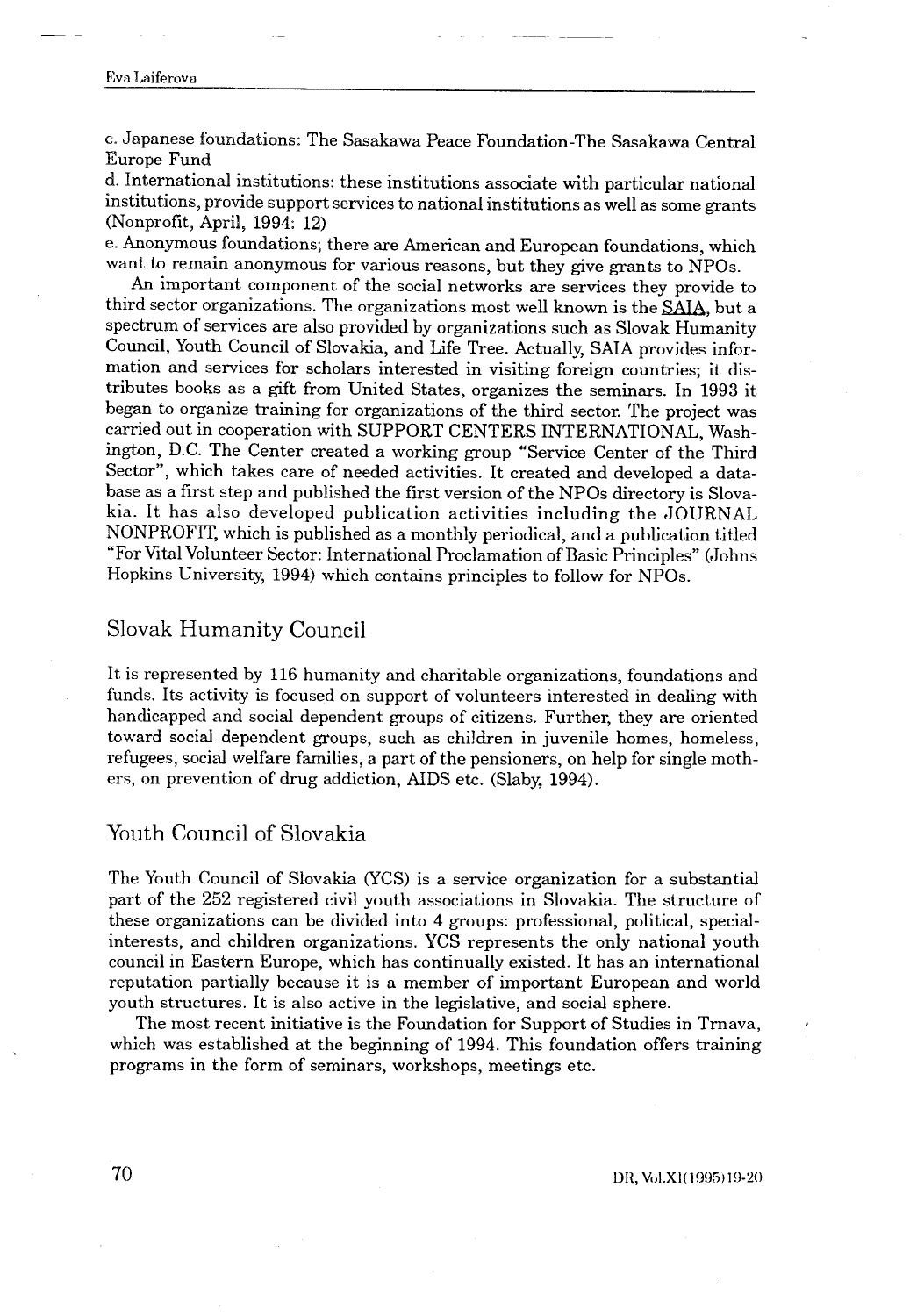# Economy of Nonprofit Organizations

 

The law that regulates the economy of foundations and civil associations is very important and complicated. The Commercial Code canceled the No.13 sections 1 and 16, and section 3 of the Law about association of citizens No .83/1990, which referred to a modification in the Economic Law-Part IV concerning the economy of social organizations (Magurova, 1994) . A revision of the economy law for foundations is still in a procedure . The workers of foundations and civil associations are required to search for information on what is allowed or forbidden to foundations and civil associations . Actually, the most important question for all is the possibility or not to have a commercial activity. The foundations have no problems when seek a permit to start commercial activities, but it is difficult for civil associations. The wording of the Law No .83/1990 about "business activity" is not precise and sufficiently specified . In practice, the state Business Office is the only instance to interpret the law. Foundations and civil associations must also keep a daybook, book of claims and obligations, subsidiary books about other components of property and about liabilities in labor relations . Many concrete items must also keep a daybook.

On the basis of the above mentioned business regulations, the nonprofit organizations have no possibility to develop commercial activities and many of them must fight every day to survive. The public is informed about their situation only sporadically because the direct mass media influence is very limited and concentrated on a promotion of charitable, religious, humanitarian, educational and culp tural events . Contradictory reactions of the public are usually evoked through activities of environment protectors, which are meeting with authoritarian lobbies of economic and political subjects (e .g . problems of the construction of nuclear power plants, water dams...). Generally, the public is accepting the activities of the voluntary sector in very diverse ways and in diversified threshold of sensitiveness in face of concrete problems .

The educational and humanitarian activities have been developed in accordance with the Slovak tradition of social solidarity which was a representative part of the national culture .

# Legal Regulation

The legal situation concerning the third sector in Slovakia is complicated and unclear. According to the old federal Law No .83/1990, Civil associations must be registered at the Ministry of Interior. New foundations are regulated by enactment of the No .20b-20e of Civil Code . Unfortunately, there is still no specific laws on foundations . However, there is a version of the law on nonprofit organizations, which was presented to committees of the National Council in 1994. According to the latest information, it was supported by a great number of the former deputies in the National Council . The existence of NPOs is charged by a limited legislative framework for their activity . The tax laws relating to business subjects creates only minimal space for sponsoring of nongovernment organizations . In addition NPOs must pay a VAT from 6% to 25% for services, equipment and donations, which come from abroad. Social and health insurance contributions of employees

#### DR, Vol.XI(1995)19-20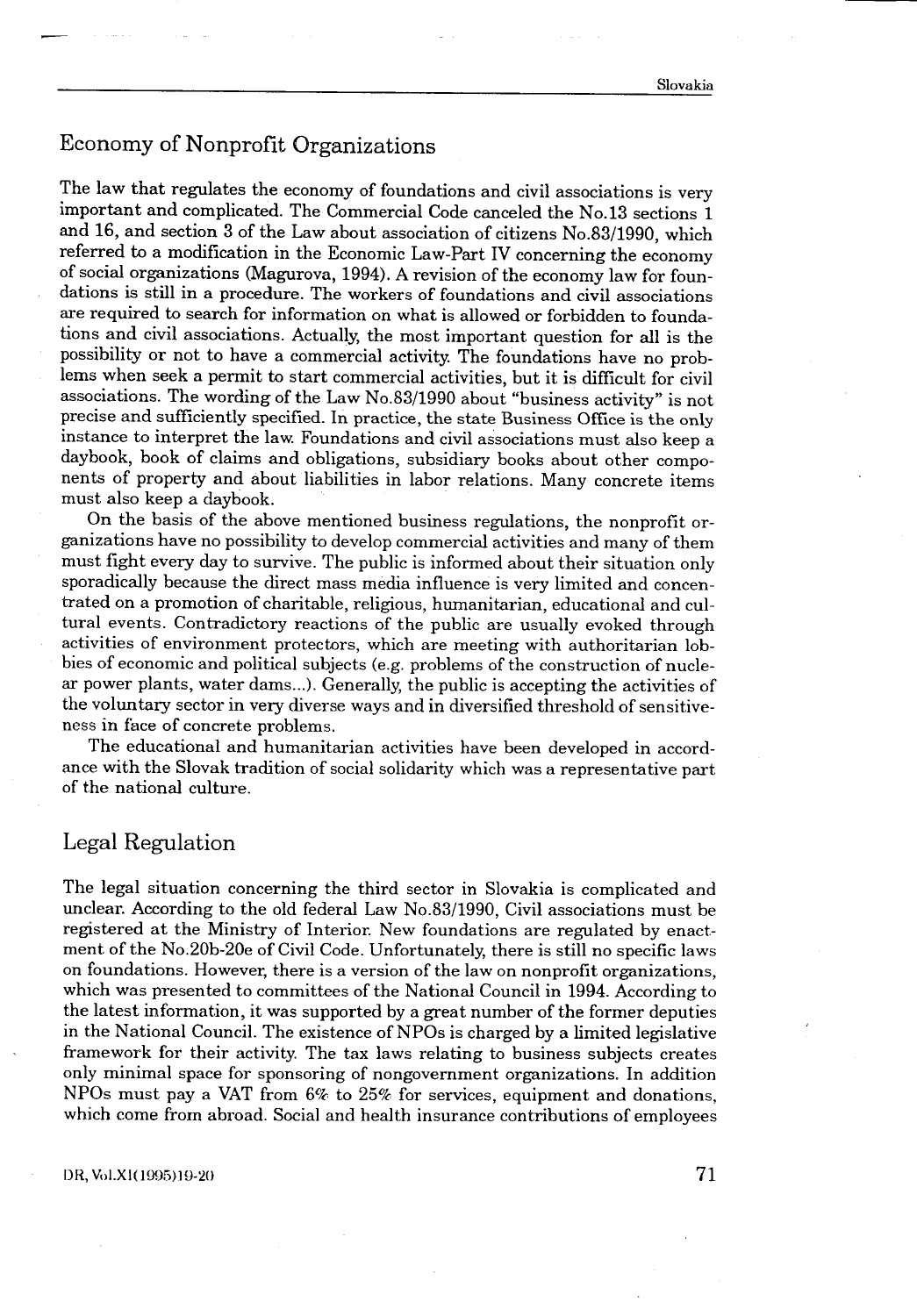# Eva Laiferova  $\frac{1}{\sqrt{2}}\int_{0}^{\sqrt{2}}\frac{1}{\sqrt{2}}\left( \frac{1}{\sqrt{2}}\right) ^{2}d\mu d\mu d\nu$

 $\frac{1}{\sqrt{2}}$ 

must be paid at the rate of 38% which represents an immense financial burden, from which the NPOs which are not exempted in comparison with government organizations (Kostalova, 1994) .

Expected legislative regulation could promote the transformation process, namely in social, health, scientific, cultural and sport activities of the third sector, because businesses would receive tax remissions for sponsoring nonprofit organization. At the same time, it would be desirable to abolish discriminatory conditions in the insurance system, because NPOs are at an disadvantage in comparison with state organizations: and it would be desirable cancel the VAT in relationship to NPOs.

The financial situation of NPOs is complicated by :

• disproportionate tax of business sphere, which could meaningfully help the third sector,

• contributions of the third sector to National Security and funds, which remove financial sources from this sector,

• value added tax, which the third sector pays to the state, in spite of not receiving financial support from the state and receiving financial support mostly from sponsors (according to information by Galik, 1994).

# National and Local Policy

The actual government makes policy for the nonprofit sector in a juridical sense . The state does not exceedingly support the development of the nongovernmental sector explicitly, but on the other side it does not make confrontational efforts in its disfavor. The relationship between the national and local policy as it relates the third sector can be characterized as rather dispassionate . The nonprofit organizations seen to be of marginal interest to actual Slovak administration, because it does not speed up the acceptance of the bill about nonprofit organizations, nor the modification of fiscal conditions on behalf of nonprofit organizations, nor on behalf of the business sector as a potential source of donors . The mutual cooperation between the government and the nonprofit sector operates in the above mentioned sectors of education, health, environment, and culture, and to a certain extent within the Ministry of Foreign Affairs, e.g. of its special department, on the basis of agreement at the inter-governmental level . It is related to an agreement with the European Union that obliges Slovakia to provide support for specific forms of activity within the nongovernmental organizations (e.g. on behalf of the Civil Society Development Foundation, financed by the PHARE Program).

The possibilities of supporting the nonprofit sector by local administrations depend mostly on financial resources, which are actually very limited due to great restriction on municipal budgets.

As illustration of the activity and development of the nonprofit sector in Slovakia, we have chosen two examples of various activity fields:

1 . youth organizations in Slovakia,

2 . self-help organizations in the health sector.

Contemporary youth organizations present a colorful mosaic composed of dozens of entities in a civic society. All 64 registered youth associations represent the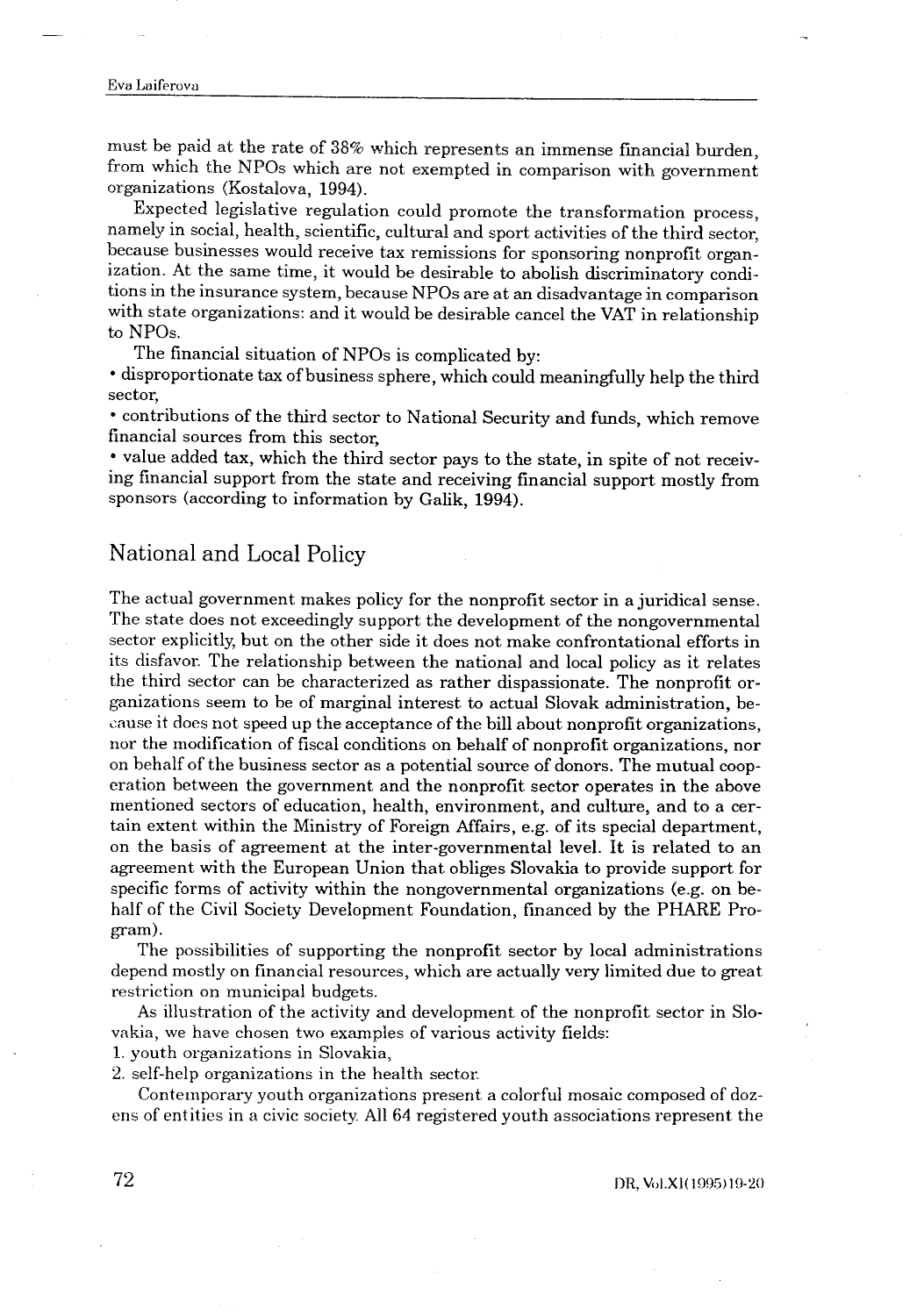Slovakia

institutional embodiment of real group and social interests of the youth . (The state applies a principle of subsidiarity towards all of them without any exception .) Besides youth organizations that are close to parliamentary political parties, there are various special-interest, professional, religious and charitable, and beneficial youth associations . The list of members of the YOUTH COUNCIL OF SLOVAKIA includes about 40 bodies, that claim to be youth associations or to be aimed at working with young people . The YOUTH COUNCIL OF SLOVAKIA as a union of youth associations partners with the state during the most important periods of the decision making process . In the governmental politics of Slovak Republic, as it relates to young people, the priority is given to public participation of young people aimed at concrete areas of social life, or eventually on marginalized social groups of children and youth . But the real distribution of financial support among various programs did not match the degree of seriousness of respective problems of youth in this country . As a rule, the financial subsidy was granted to the well arranged projects which guaranteed the bringing of the program into reality. On the basis of the sociological research, made by the Institute of Sociology in 1993, the activities of youth associations working with young people are oriented in the following problems: alcoholism, prostitution, delinquency and criminality (34 .1%), preservation of nature, environmental and cultural monuments (18.6%), work with disabled young people (9.8%), free time and interestoriented activities (9 .5%) and work with unemployed young people through information services, clubs, and training (9 .1%). Our population tends to accept quite well not only the financial support of youth organizations activities, but also the structure of problems which the youth work is focused on . Citizens give much more attention to the problems of saving young people from negative social phenomena and tend to accept less frequently the actual massive support for developing the international contacts of youth. The substantial part of governmental subsides was allocated for the programs of developing international contacts (20 .8%), and for free time interest-oriented activities of children and youth (45 .1%). According to the Ministry of Education's instructions, one part of the financial subsidy was allocated to protective (6 .9%) and supporting programs (16 .1%), which could reduce the actual social problems of youth emerging during the transformation process in our society . In Slovak Republic, there are two basic documents - Principles of State Policy in Relation to the Youth, and Program of Protection and Support of the Youth - which contain new, relatively stable standards stipulating the relationship between the state and the civic associations. These documents review various problems of the youth and the regulations governing the distribution of the state financial funds in interests of development of the work with youth.

# Activity Experiences of Self-Help Groups in Health Sector

Within the health sphere, there has been during recent years a spontaneous growth of emphasis on social responsibility of individual persons and groups in taking care of their own health . The phenomenon of self-help is characterized by people sharing in the same situation, position, symptom or experience . To rely upon one's own forces with the same intensive devotion, carefulness and responsibility

DR, VoI .X1(I995)19-20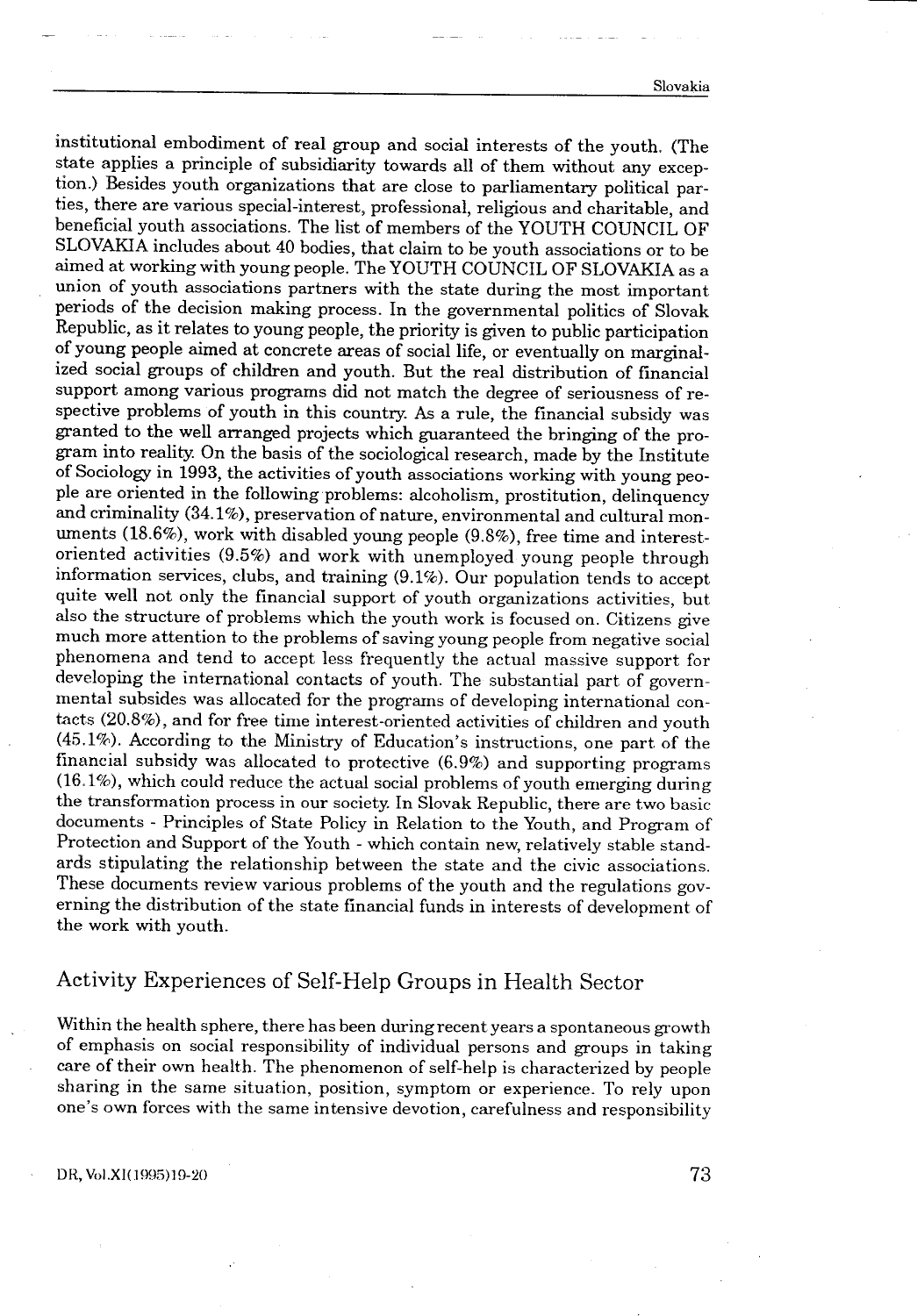# Eva Laiferova  $\begin{aligned} \n\frac{1}{2} \nabla \cdot \nabla \cdot \nabla \cdot \nabla \cdot \nabla \cdot \nabla \cdot \nabla \cdot \nabla \cdot \nabla \cdot \nabla \cdot \nabla \cdot \nabla \cdot \nabla \cdot \nabla \cdot \nabla \cdot \nabla \cdot \nabla \cdot \nabla \cdot \nabla \cdot \nabla \cdot \nabla \cdot \nabla \cdot \nabla \cdot \nabla \cdot \nabla \cdot \nabla \cdot \nabla \cdot \nabla \cdot \nabla \cdot \nabla \cdot \nabla \cdot \nabla \cdot \nabla \cdot \nabla \cdot \n$

 $\label{eq:2.1} \frac{1}{\sqrt{2}}\int_{0}^{\pi} \frac{1}{\sqrt{2\pi}}\left(\frac{1}{\sqrt{2\pi}}\right)^{2}d\mu$ 

toward other members of society both actual and potential ones, is typical . People with different health handicaps found themselves in a new personal and social situation after 1989 . In 1992, the Information Center of self-help groups, on the grounds of the Red Cross, was established in Bratislava . The mission of this center is as follows :

• to register all self-help groups and the self-help movements, which are engaged not only in health but also in social problems;

• to secure the communication and its mediation inside the system and to enable the external communication;

• to give information, regulation, immediate help, and to provide health-education information in non-traditional forms.

Until 1989, there were some patient clubs, which were initiated mostly by the health sector. In Bratislava there is the A-club, which has a more than 20 year tradition in the treatment of alcoholism. Further, the Cardio-club was established, associating persons after heart-operations and persons with cardiovascular disorder. At the beginning of 1990, the Venus-club was established on the initiative of the League Against Cancer and represents a voluntary association of women, which have undergone the radical operation on the breast. The ILKO-club associates patients after gastrointestinal and urinary tract operation . In certain districts of Bratislava, there are clubs of diabetes patients . A very efficient activity was developed by the Club For People With Multiple Sclerosis, by the Club of Deaf People, and by the Club of People With Alergics .

Within the research of self-help groups, there were six registered types, according to the most frequent life problems of respondents, as follows: 1. nourishment, 2 . financial situation, 3 . style of life, 4 . medical aids, 5 . human relationships, 6. medications.

The handicapped people receive help sporadically from the following: relatives, club-friends, physicians, institutions . According to their own declaration, the respondents would rather have:

1 . A better model of social and health care .

2. Financial compensation for their handicap.

3 . Better information about care possibilities .

The results gained by this research indicate a wide scale of problems which must be solved by chronically diseased people and their families . According to answers of respondents, they expect the help in solving their situation by implementation of the health and social measures, which must be now supplied by the family.

### Critical Assessment

In spite of all the effort and success the nonprofit organizations have gained during their short history in Slovakia, we must admit the existence of a number of barriers and problems which make their work more difficult. These limitations can be divided into the following groups:

<sup>1</sup> . The paternalistic attitude of the state, deeply rooted in Slovakia, is widely accepted by the population . People expect the solution of their problems to a great extent by intervention of state institutions and the administrative bureaucracy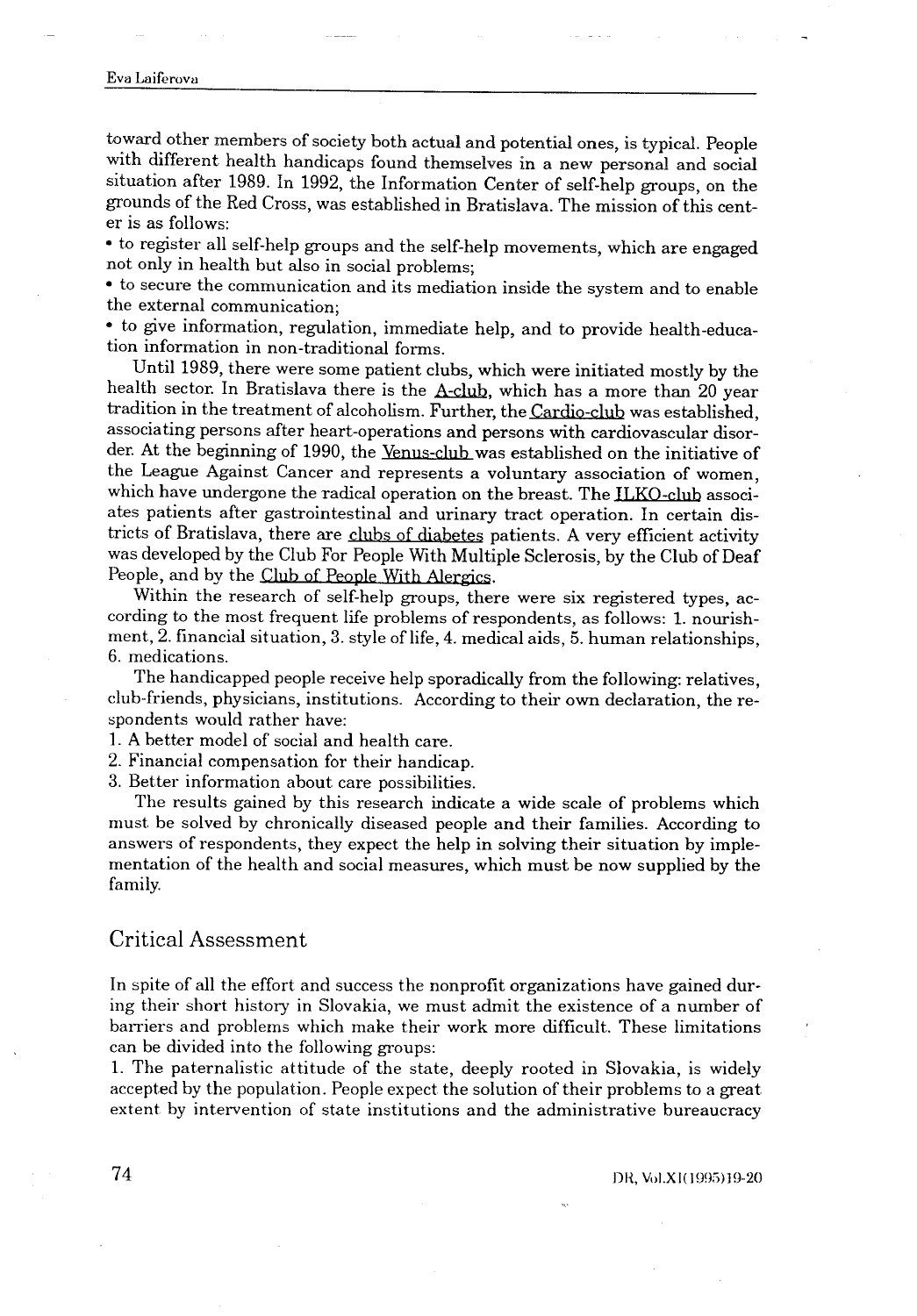from the highest to local level . We must differentiate the situation in different regions of Slovakia, in various social groups and also the character of demands or interests of these groups. To change this paternalistic view is a long-term task .

2 . A serious problem, which we have already noticed, represents the unsatisfactory legislative and fiscal conditions, which have not changed much since the begin ning of the 1990's. The possibility of this situation changing depends also on the ability of activists and representatives of nonprofit organizations to acquire political authority subjects . It also depends on individual free will and interest of representatives at the national and local levels and how much and in what time horizon they will be interested in changing the conditions for the benefit of the nongovernmental sector.

3 . A certain barrier to efficiency of nonprofit organizations is represented by the lack of experience, information, and general ability to manage the very complex activity connected with the functioning of these organizations .

4 . Probably the most difficult obstacle for the majority of nonprofit organizations is to gain financial resources, which are for most of them hard to access. This is the cause of a short existence for many of them . The actual structure of fiscal legislation is especially disadvantageous as it relates to donor's activity, therefore it insufficiently stimulates the subjects to support and help the nonprofit sector . A duty of the VAT payment and its amount (25%) relates to both profit and nonprofit organizations . It is discrimination of this sector, namely in the case of gifts for NPO's coming from abroad, when some of them become insolvent due to payment of the determined VAT (e.g. for charitable, health or educational organizations).

5 . The cooperation with governmental institutions seems to be questionable, with some state departments allowing more access than others . The most active are the Ministry of Environment, Ministry of Labour, Social Affairs and Family and Ministry of Health towards the nonprofit sector . For this reason, in 1991, at the conference in Stupava, there was established a committee of 16 members, which should:

<sup>1</sup> . Advocate for nongovernmental organizations in order to improve legislative and tax conditions.

2. Influence the state of public information about initiatives and activities of the third sector and its importance for development of a democratic society .

In order to make the work of NPOs more effective, it is necessary:

1 . To improve the knowledge in the framework of the third sector and in communication with state institutions, the business sector and foreign institutions .

2 . To improve the management abilities of workers in nongovernmental organizations.

3 . To support the creation of an effective and clear mechanism of providing grants for nongovernmental organizations from the state budget.

The problems of the nonprofit sector were discussed at the Third Conference in Stupava in April 1995, where great attention was paid to the cooperation between the nonprofit sector and the governmental institutions.

There are difficulties in the sphere of promotion and information activities of nonprofit organizations. There is good cooperation between the service organizations and the individual nonprofit sector. Much worse is the information about problems and a proper promotional activity through the mass media. The fre-

DR, Vol.XI(1995)19-20